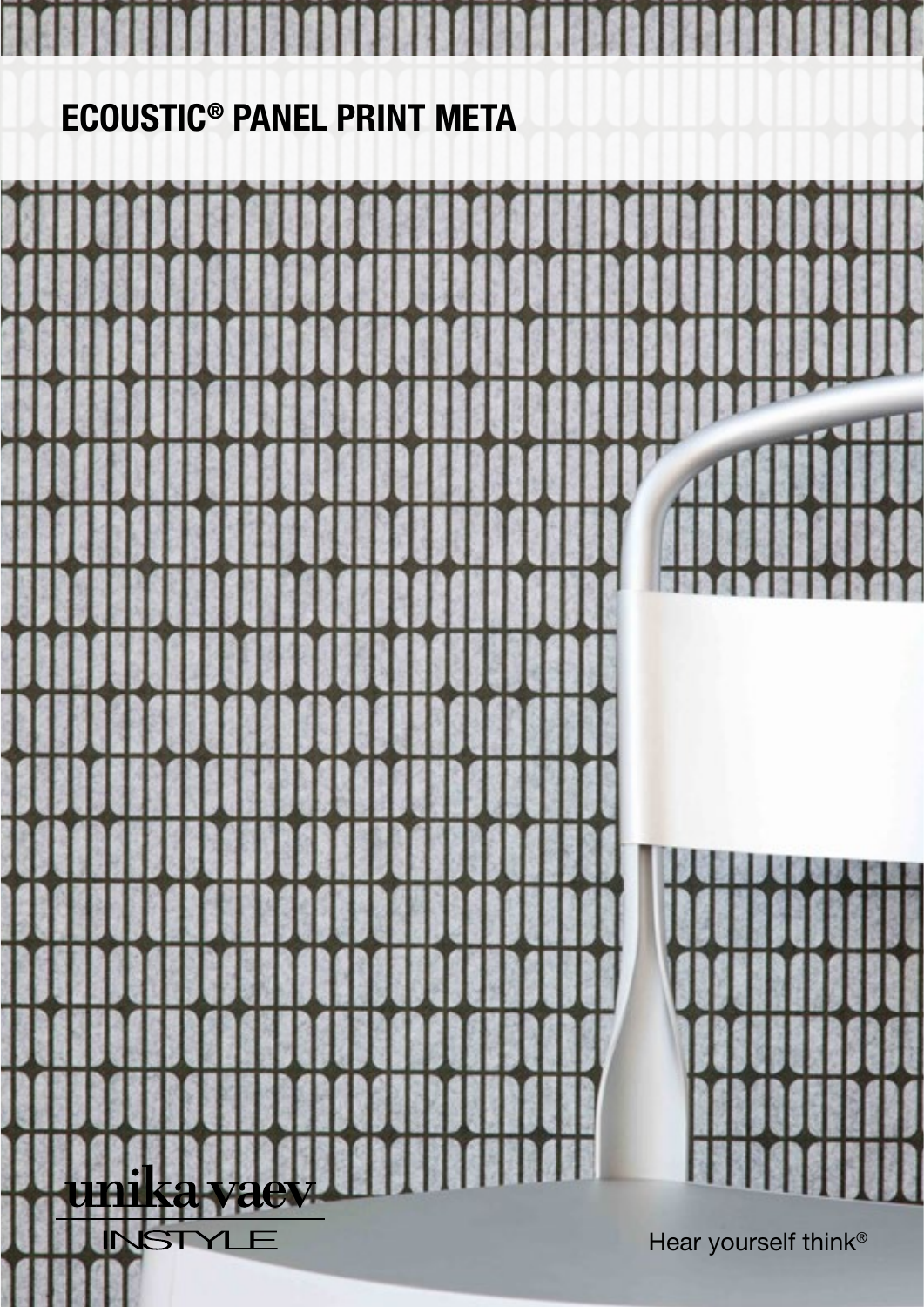# ECOUSTIC® PATTERN PRINT META









STONE ON NATURAL **CONNECTION CONNECTIVE ON LIGHT GREY** 



WHITE ON LIGHT GREY ASH ON WHITE ASH ON WHITE BLACK ON CHARCOAL

Patterns shown are not to scale Product may vary in color due to the nature of the media Please refer to website for current color range